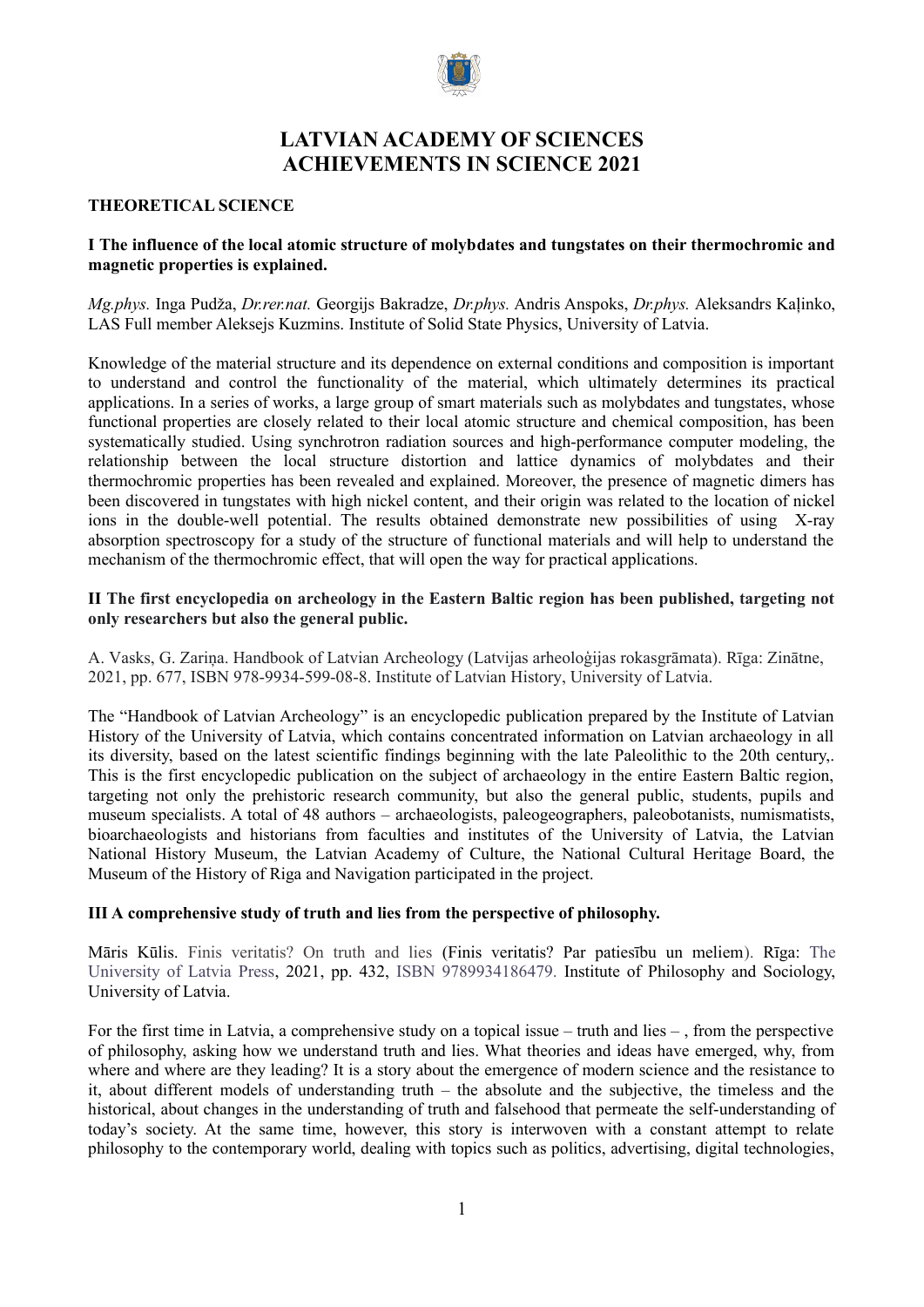

media power, education, etc. The book is published by the University of Latvia Press. It is a 400-page publication with more than 80 illustrations, which allows the reader to see more clearly the course of philosophical ideas and cultural change. The book's website: [www.parpatiesibu.lv](http://www.parpatiesibu.lv/).

## **IV The Riga Jesuit College library collection in Uppsala has been bibliographically reconstructed and researched in depth.**

Gustavs Strenga PhD, Andris Levāns PhD, Laura Kreigere-Liepiņa MA, Reinis Norkārkls MA, Renāte Berga MA. Catalogue of the Rīga Jesuit College Book Collection (1583–1621): history and reconstruction of the collection = Rīgas jezuītu kolēģijas grāmatu krājuma (1583–1621) katalogs: krājuma vēsture un rekonstrukcija. Rīga: National Library of Latvia, 2021, pp. 622.

400 years ago, when the Swedish army occupied Riga, a book collection significant in the history of Latvian culture – the Riga Jesuit College library – was removed to Sweden, where today it forms one of the oldest book collections in the Uppsala University Library. This book collection was bibliographically reconstructed and thoroughly researched. The research discovered publications and copies unique in the context of Latvian and Northern European cultural history. The research results are summarised in the book *Catalogue of the Riga Jesuit College Book Collection (1583–1621): history and reconstruction of the collection*, which includes four research articles, one essay and a catalogue of the collection. Two exhibitions – <https://lnb.lv/en/exhibition-feature-oldest-surviving-book-latvian-language>and [https://www.europeana.eu/en/](https://www.europeana.eu/en/exhibitions/looted-library-reconstructed-library) [exhibitions/looted-library-reconstructed-library](https://www.europeana.eu/en/exhibitions/looted-library-reconstructed-library) – have been organised to highlight the most valuable copies in the collection.

## **APPLIED SCIENCE**

## **V An innovative, high-speed Thermo-Electric Radiation Sensor (TESS) has been industrialized.**

LAS Full member Mārtiņš Rutkis, *Dr.phys.* Kaspars Pudžs, *Dr.phys.* Aivars Vembris, *Mg.phys.* Jānis Busenbergs. Institute of Solid State Physics, University of Latvia Organic Materials Laboratory.

The use of lasers in various fields of technology is inconceivable without precise control of their radiant energy. Current infrared (IR) sensors are not fast enough to record individual laser pulses. To overcome this shortcoming, technology was developed for a high-speed electromagnetic radiation sensor capable of characterizing a very short light pulse shape over a wide spectral range (UV-VIS-IR). The advance of the developed thermoelectric sensor is ensured by the use of innovative materials and technologies.

- $\checkmark$  It is 1000 times faster than currently used.
- $\checkmark$  The technology can be used, for example, in laser surgical equipment, where its use will permit precise control of the applied radiation energy and thus allow more safe and efficient manipulations.
- $\checkmark$  Technology patented in EU, US, Canada and China.
- Licensing and technology transfer agreement signed with *Thorlabs* GmbH.

### **VI For the first time in the Baltic States, highly modified bitumen binders and asphalt concrete compositions with high performance characteristics were developed from used car tires and laid on an experimental road section.**

*Dr.sc.ing.* Viktor Haritonov, Rīga Technical University (RTU), Faculty of Civil Engineering, Department of Roads and Bridges; *Dr.sc.ing.* Jānis Zicāns, RTU, Faculty of Materials Science and Applied Chemistry, Institute of Polymer Materials; LAS Corresponding member Remo Merijs-Meri, RTU, Faculty of Materials Science and Applied Chemistry, Department of Polymer Materials Technology; *Mg.iur.* Tīna Lūse, Head of the Latvian Tyre Management Association; *Mg.sc.soc.* Jānis Aizbalts, Chairman of the Management Board of LCC "Eco Baltia vide"; *Mg.sc.soc.* Nauris Bertmanis, LCC "Eco Baltia vide", Head of the Zemgale branch; *Mg.sc.ing* Ulvis Rudzis, LLC "Road Construction company IGATE", Head of Road Construction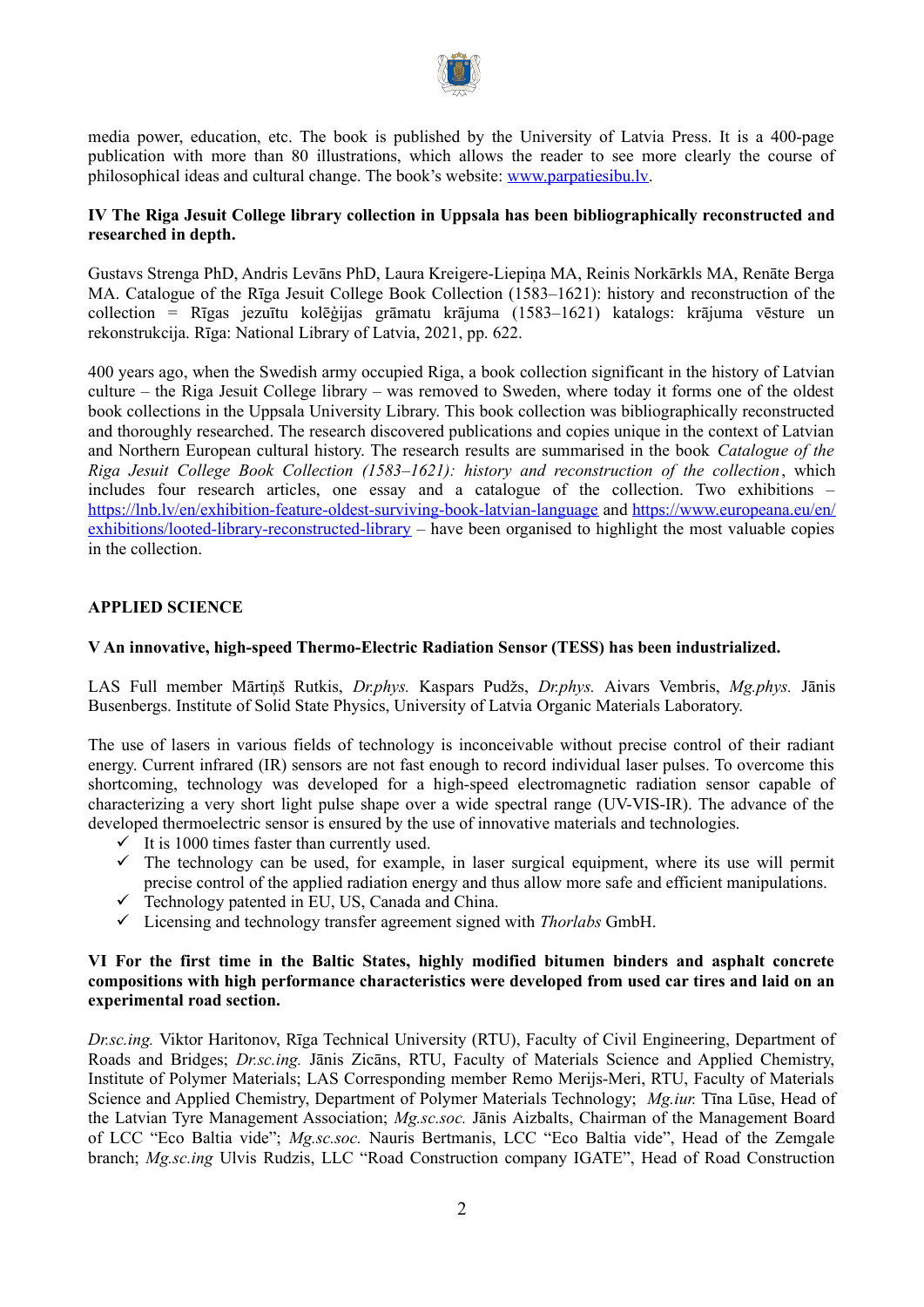

Department; *Mg.sc.ing.* Arturs Riekstiņš, Research Management and Development Department, Road Competence Centre, SLLC Latvian State Roads, PhD student at RTU, Faculty of Civil Engineering, Department of Roads and Bridges.

Recycling of used tires remains a global problem. The aim of the project is to develop highly modified bituminous binders and asphalt concrete compositions, using coarsely crushed rubber crumb made from used car tires, and laying these compositions on an experimental section of the road. The possibility of using crumb rubber was assessed by introducing them into bitumen up to 25% using a specially developed technology. The binder thus modified has been found to have a higher degree of elastic recovery as well as improved rutting and cracking resistance compared to the traditional modification. The bitumen binders and asphalt concrete compositions with high performance developed in laboratory conditions were successfully transferred to real production and operational conditions – they were laid on an experimental section of the road with a high proportion of freight transport. This is the first such study in the Baltic States.

## **VII Development of a method for structural characterization of antigens coupled to virus-like particles in vaccine formulations.**

LAS Full member Kristaps Jaudzems, *Mg.biol.* Anna Kiršteina, *Mg.chem.* Jānis Bogans, *Dr.biol.* Andris Kazāks, LAS Full Member Kaspars Tārs. Latvian Institute of Organic Synthesis, Latvian Biomedical Research and Study Center.

Methods that make it possible to see molecules with atomic resolution have had a major impact on the development of various fields related to molecular sciences. Vaccine development often relies on an approach in which the antigen is coupled to adjuvants – substances that enhance the immune response. However, the coupling of the antigen with the adjuvants is not always successful and it is necessary to verify that the structure of the antigen remains intact after the coupling onto the surface of the adjuvant. Researchers from the Latvian Institute of Organic Synthesis and the Latvian Biomedical Research and Study Center, in collaboration with the University of Aix-Marseille and the University of Lyon in France, have developed a new method for observing antigen molecules at atomic resolution and characterizing their structure when coupled to virus-like particles as adjuvants. The method will facilitate the design of vaccines, as well as their formulation and production method development.

## **VIII Electrosynthesis solves a long-standing scientific challenge and opens the door to valuable chemical reagents.**

*Dr.chem.* Igors Sokolovs, LAS Full member Edgars Sūna. Latvian Institute of Organic Synthesis.

Organic electrosynthesis has received growing attention and interest recently and it is frequently referred to as "future chemistry". In the electrosynthesis, electric current is used instead of a chemical reagent. Key advantages of electrosynthesis as compared to traditional organic synthesis methods are i) considerable cost reduction (the current required to produce one kilogram of a substance costs less than a Euro cent), ii) significantly reduced environmental impact (the current does not produce harmful chemical by-products and waste) and high safety (the method does not employ toxic chemical reagents). Researchers from the Latvian Institute of Organic Synthesis in collaboration with scientists from Rostock University (Germany) have successfully employed organic electrosynthesis to solve a long-standing challenge of obtaining valuable bromine-containing chemical reagents. Until now, lack of convenient methods for their synthesis has hampered wide use of the bromine-containing chemical reagents in organic synthesis, drug discovery and the development of smart materials.

### **IX Conversion of biomass waste into sustainable bioplastic products.**

*Dr.sc.ing.* Sergejs Gaidukovs, *Mg.sc.ing.* Oskars Platnieks, *Mg.sc.ing.* Anda Barkāne, *Mg.sc.ing.* Sergejs Beļuns, *Dr.sc.ing.* Gerda Gaidukova, Riga Technical University, Institute of Polymer Materials, *Dr.sc.ing.*